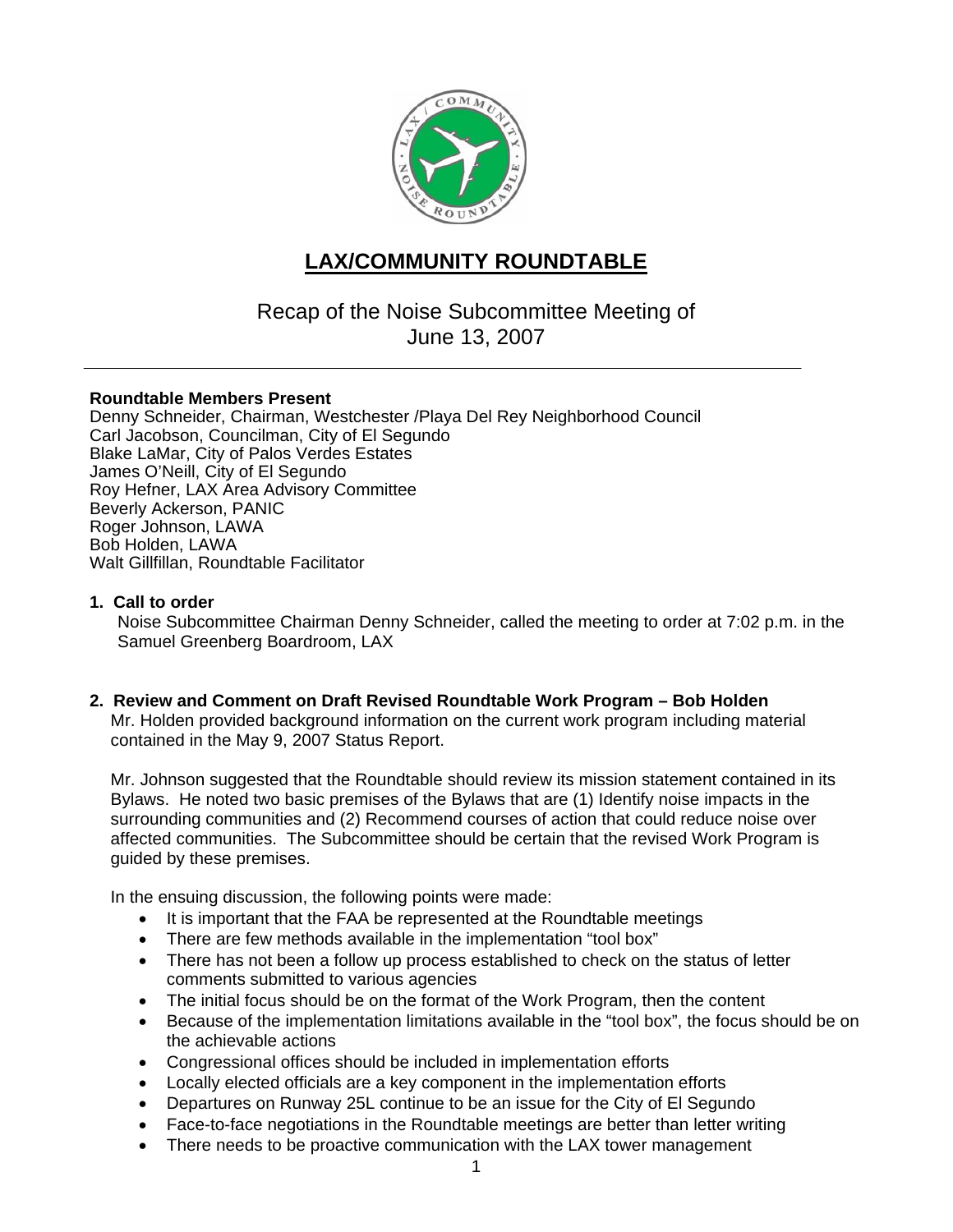- An end-around taxiway on the east end of the southern runways would facilitate cargo aircraft usage of the inboard runway for departures
- The current way point causes departures from Runway 25R to appear to be an early turn by a Runway 25L departure, Reposition the way point
- With different RNAV systems, there is a difference between a "fly by" and a "fly over"
- There are multiple causes for early turn fly over of El Segundo
- There has been an increase in El Segundo fly over post runway project
- Arrivals from the north have been angling across communities on the north side
- The Roundtable members need information not just reports. The information needs to be focused on the noise impact issues
- LAWA can not lobby the Congress, but locally elected officials and neighborhood organizations can
- The FAA airspace redesign work will be done out of Seattle because of staffing
- The forecast information from the Master Plan work needs to be completed and will be input to the Part 161 study
- There seem to be multiple levels of issues associated with narrowly defined problems and broader noise issues
- The members need to better define noise problems
- There needs to be prioritization and scheduling of the Work Program items
- The Roundtable may need to meet more often to accomplish it work with respect tot implementation
- The members need information in advance of meetings
- Need to have a draft Work Program prior to the next meeting in July
- Focus Roundtable meetings on action items rather than informational items
- City of El Segundo needs assistance from the Roundtable
- Need a concerted effort to obtain attendance from representatives of the member organizations
- There needs to be an annual review of the Work Program
- Does the terminology "surrounding communities" limit the participation?
- The members should be familiar with the provisions of the existing FAA/LAX Informal Runway Use Agreement
- The role of the pilot-in-command vs the preferential runway use program
- The old FAA Task Force brought the ATA/FAA/LAX/communities to the table
- LA City ordinance paper work for eastern departures
- The Qantas Airlines lease issue is no longer active

Based on the Subcommittee discussion, it is requested that the LAWA staff prepare a draft Work Program document for consideration at the next Roundtable meeting in July.

## **3. Roundtable Member Discussion**

The members indicated that they would like to invite Walter White of the FAA Southern California TRACON to attend a future Roundtable meeting to comment on the Runways 25R/L RNAV departures and the feasibility of a taxiway at the eastern end of the southern runways.

The Subcommittee recommended that the staff draft a letter to LAWA for the Roundtable asking for the feasibility of lowering the approach lights so that a taxiway could be created at the eastern end of the southern runways. Roger Johnson indicated that he would discuss this matter with LAWA operations and engineering.

It was noted that the noise complaint records may provide information for the Work Program